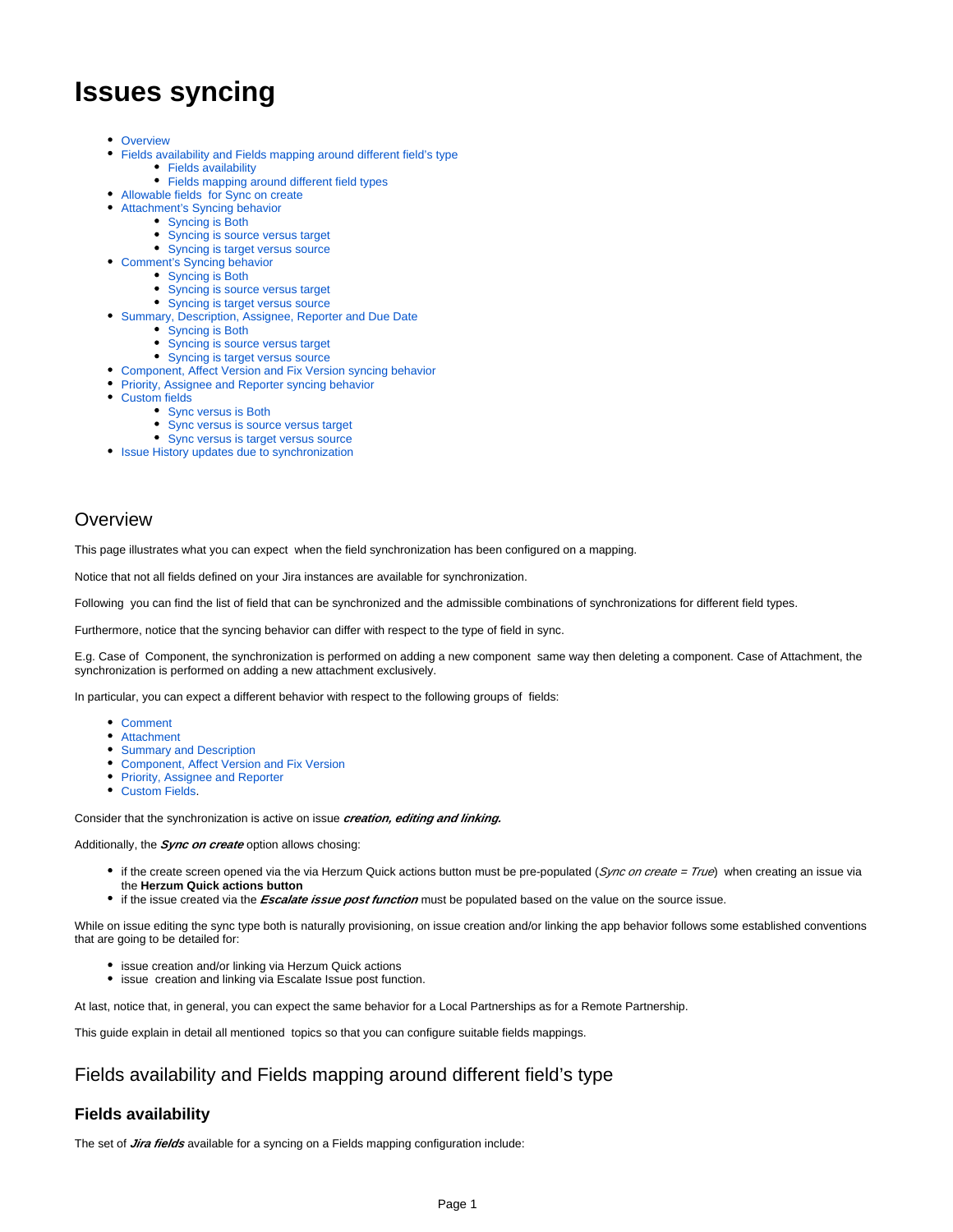- Affected version
- Assignee
- Attachments
- Comment
- Component
- Description
- Due Date
- Fix version
- Priority
- Reporter • Summary

**Custom fields** available for a field syncing configuration are:

- Text Field (single and multi line)
- Number field
- third party custom fields (e.g. the Tempo "Customer Account" custom field) recognized to be text type
- Select List (single and multiple choice) (for Local Partnership exclusively)
- Radio Buttons (for Local Partnership exclusively)
- Checkboxes (for Local Partnership exclusively)
- Select List (cascading) (for Local Partnership exclusively)
- User and Group Picker.
- Data Picker
- Data Time Picker

### <span id="page-1-0"></span>**Fields mapping around different field types**

Exception made for the following fields, you are able to create a field mappings between the same JIRA field types.

| Summary                        | Description                                       |
|--------------------------------|---------------------------------------------------|
| Priority                       | Summary, Description, Text field                  |
| Affect Versions                | <b>Fix Versions</b>                               |
| Text Field (single line)       | Text Field (multi line)                           |
| Select List (single choice)    | Radio Buttons                                     |
| Select List (multiple choices) | Check-boxes                                       |
| Custom fields (Text Field)     | Priority                                          |
| Summary, Description           | Text Field (single line), Text Field (multi line) |

### <span id="page-1-1"></span>Allowable fields for Sync on create

The sync on create parameter set to True allows to:

- populate the issue create screen opened on Herzum quick action button
- populate an issue created via the escalate issue post function.

| <b>Fix Version/s</b><br>$\Rightarrow$ $\bullet$                                                                  | <b>Fix Version/s</b> | If there is misalignment, set as<br>value:<br><sup>®</sup> Null (if allowed)<br>Leave current value | Synch on Create Forced Synch |  |
|------------------------------------------------------------------------------------------------------------------|----------------------|-----------------------------------------------------------------------------------------------------|------------------------------|--|
| The concentrated containts are the high-season and the final fact of fields are the high-season field as awarded |                      |                                                                                                     |                              |  |

The mentioned setting is available for mostly of the listed fields available for a field mapping.

This option is not available for Comments, Attachment Assignee and Reporter.

|                                     |          | If there is misalignment, set as                     |                                     |  |
|-------------------------------------|----------|------------------------------------------------------|-------------------------------------|--|
| Assignee<br>$\Rightarrow$ $\bullet$ | Assignee | value:<br>O Null (if allowed)<br>Leave current value | Synch on Create <b>Forced Synch</b> |  |

# <span id="page-1-2"></span>Attachment's Syncing behavior

As first you must be aware that attachment synchronization is based on the attachment file name. So, two files having the same name are considered to be the same.

As consequence of it, an attachment is synced only if a file having the same name doesn't exit already on the target issue.

Notice that sync behavior is the same for Partnerships configured across the same or different source and destination Url/s.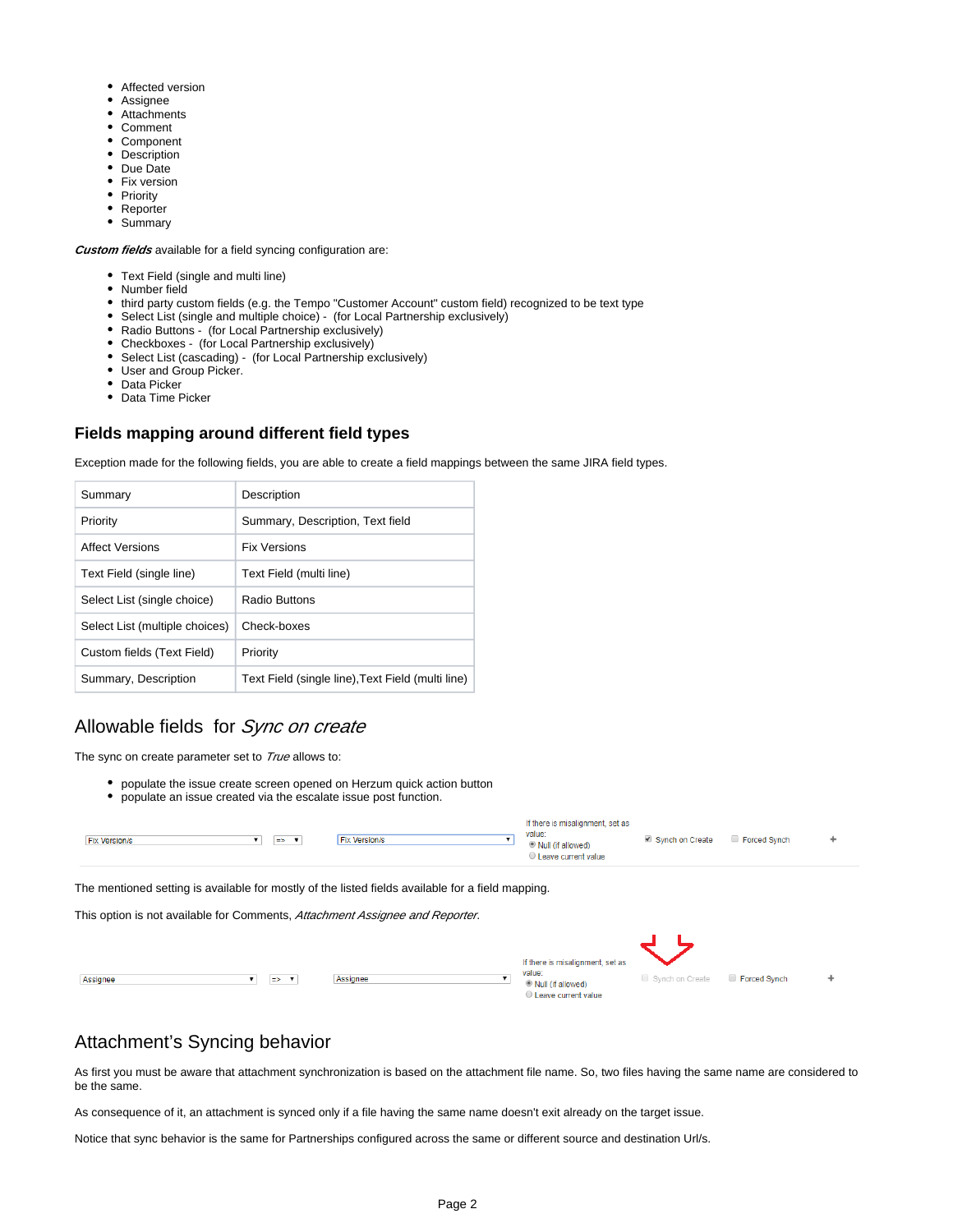Consider that syncing of attachment deletion is not supported yet.

Depending by the configured sync versus you can expect the syncing behavior described below.

#### <span id="page-2-0"></span>**Syncing is Both**

**On adding** one or more attachments, they are synced on all the linked issue/s and, if other synchronizations have been configured on the target issue/s, they are propagated again indefinitely.

**On issue creation/linking** or only **linking** an existing one via the **Quick actions buttons**, all attachments are synced in both directions and, if other synchronizations have been configured on the source and/or on the target issue/s, they are propagated again indefinitely.

**On issue creation and linking** via the **Escalate issue post function**, all attachments on the source issue are synced on the created/linked issues, for Mappings associated to **Local Partnership** exclusively (this feature isn't available for Remote Partnership yet).

### <span id="page-2-1"></span>**Syncing is source versus target**

**On adding** one or more attachments on the source issue, they are synced on all the linked issue/s and, if other synchronizations have been configured on the target issue/s, they are propagated again indefinitely.

**On issue creation** via the **Quick actions buttons**, all attachments on the source issue are synced on the created/linked issues.

**On issue linking** via the **Quick actions buttons**, attachments are synced on all the linked issue and, if other synchronizations have been configured on the target issue, they are propagated again indefinitely.

**On issue creation and linking** via the **Escalate issue post function**, all attachments on the source issue are synced on the created/linked issues, for Mappings associated to **Local Partnership** exclusively (this feature isn't available for Remote Partnership yet).

#### <span id="page-2-2"></span>**Syncing is target versus source**

**On adding** one or more attachments on the target issue, they are synced on all the linked issue/s and, if other synchronizations have been configured on the source issue/s, they are propagated again indefinitely.

**On issue creation/linking** via the **Quick actions buttons** attachments on the source issue are Not synced on the created issues.

**On issue exclusively linking** via the **Quick actions buttons**, attachments on the target issue are synced on all the source issue and, if other synchronizations have been configured on the source issue, they are propagated again indefinitely.

# <span id="page-2-5"></span><span id="page-2-3"></span>Comment's Syncing behavior

Main difference between Comments syncing and other field syncing consists of it is performed at one linking's level.

Apart the mentioned limit, it follows the same behavior described for all other fields in case of Issue creation and/or linking via quick actions buttons or escalate issue post function automatic creation.

Consider that, differently by attachment syncing behavior, the syncing on attachment deletion is supported in addition to add and edit comment syncing.

Notice that the comments added by the user, that are candidates to be synced, are managed by the app, so that they can be associated to the synced comment created by the system, by following the following convention:

- a comment added by the user includes the following header: **Comment synced by HQL (id:<Issue id>)**
- a comment added by the system includes the following header: **Comment synced by HQL (<Partnership Id>: <Issue id>)**

Notice that sync behavior is the same for Partnerships configured across the same or different source and destination Url/s.

Depending by the configured sync versus you can expect the syncing behavior described below.

#### <span id="page-2-4"></span>**Syncing is Both**

**On adding** a comment, it's synced on all the linked issue/s.

**On editing** a comment:

- if it is has been created by the system, it's synced only on the source issue.
- if it has been created by by the user, each issue having a comment synced with it is processed and the comment updated.

**On deleting** a comment:

- if it is has been created by the system, the source comment is deleted and each issue having a comment synced with it is processed and the comment deleted
- if it has been created by by the user, each issue having a comment synced with it is processed and the comment deleted.

**On issue creation and linking** via the **Quick actions buttons** all and only the comments added by the user on the source issue are synced on the created/linked issue.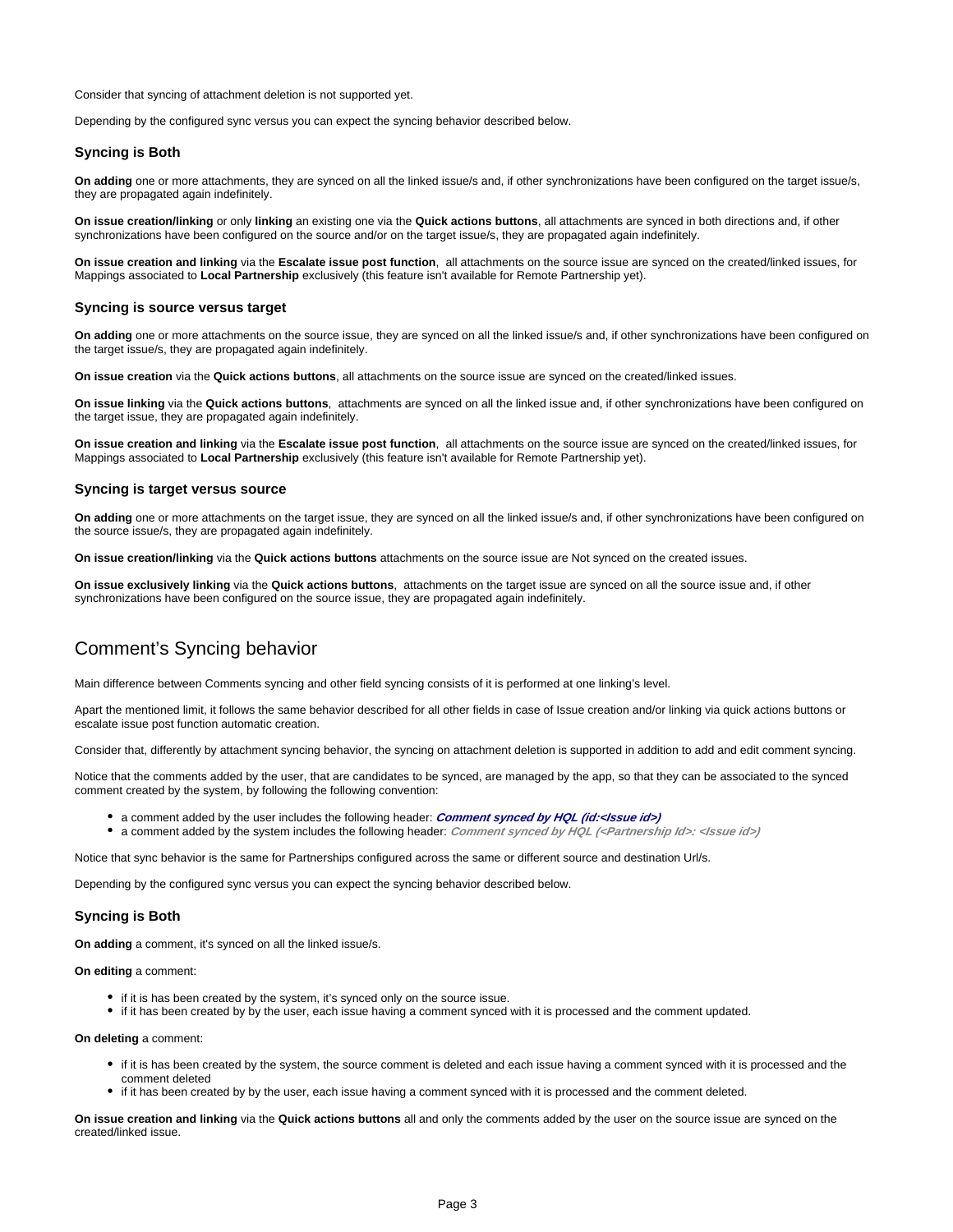#### **On issue linking** via the **Quick actions buttons:**

- all and only the comments added by the user on the source issue are synced on the linked issue
- all and only the comments added by the user on the linked issue are synced on the source issue.

#### <span id="page-3-0"></span>**Syncing is source versus target**

**On adding** a comment on the source issue, it's synced on all the linked issue/s.

**On editing** a comment:

- on the target issue it's NOT synced on the source issue.
- if it has been created on the source issue by the user, each issue having a comment synced with it is processed and the comment updated.

**On deleting** a comment:

- on the target issue, the source comment is NOT deleted
- if it has been created on the source issue by the user, each issue having a comment synced with it is processed and the comment deleted.

**On issue creation and linking** via the **Quick actions buttons**, all and only the comments added by the user on the source issue are synced on the created/linked issue.

**On issue linking** via the **Quick actions buttons** all and only the comments added by the user on the source issue are synced on the linked issue.

#### <span id="page-3-1"></span>**Syncing is target versus source**

**On adding** a comment on the target issue, it's synced on all the source issue/s.

**On editing** a comment:

- on the source issue it's NOT synced on the target issue.
- if it has been created on the target issue by the user, each linked issue having a comment synced with it is processed and the comment updated.

**On deleting** a comment:

- on the source issue, the comment on the target issue is NOT deleted
- if it has been created on the target issue by the user, each linked issue having a comment synced with it is processed and the comment deleted.

**On issue linking** via the **Quick actions buttons**, all and only the comments added by the user on the linked issue are synced on the source issue.

### <span id="page-3-2"></span>Summary, Description, Assignee, Reporter and Due Date

Sync behavior for the fields Summary, Description, Assignee, Reporter and Due Date is the same for Partnerships configured across the same or different source and destination Url/s.

Depending by the configured sync versus you can expect the syncing behavior described below.

#### <span id="page-3-3"></span>**Syncing is Both**

**On issue creation** via the **Quick actions buttons**, data are synced from the created issues to the source and, if other synchronizations have been configured on the source issue, **syncing is propagated again indefinitely.**

**On issue creation** via the Escalate issue post function, data are synced from the source issue to the target when Sync on create is set to true, syncing is not active on issue creation if Sync on create is set to false.

**On linking** an existing issue, data are synced from the linked issues to the source and, if other synchronizations have been configured on the source issue, **syncing is propagated again indefinitely**.

#### <span id="page-3-4"></span>**Syncing is source versus target**

**On issue creation** via the **Quick actions buttons**, data are synced from the source issue to the created issue.

**On issue creation** via the Escalate issue post function, data are synced from the source issue to the target when *Sync on create* is set to true, syncing is not active on issue creation if Sync on create is set to false.

**On linking** an existing issue, data are synced from the source issue to the created issue and, if other synchronizations have been configured on the linked issue, syncing is propagated again indefinitely.

#### <span id="page-3-5"></span>**Syncing is target versus source**

**On issue creation** via the **Quick actions buttons**, data are synced from the created issue to the source issue.

**On issue creation** via the **Escalate issue post function**, data **are not synced.**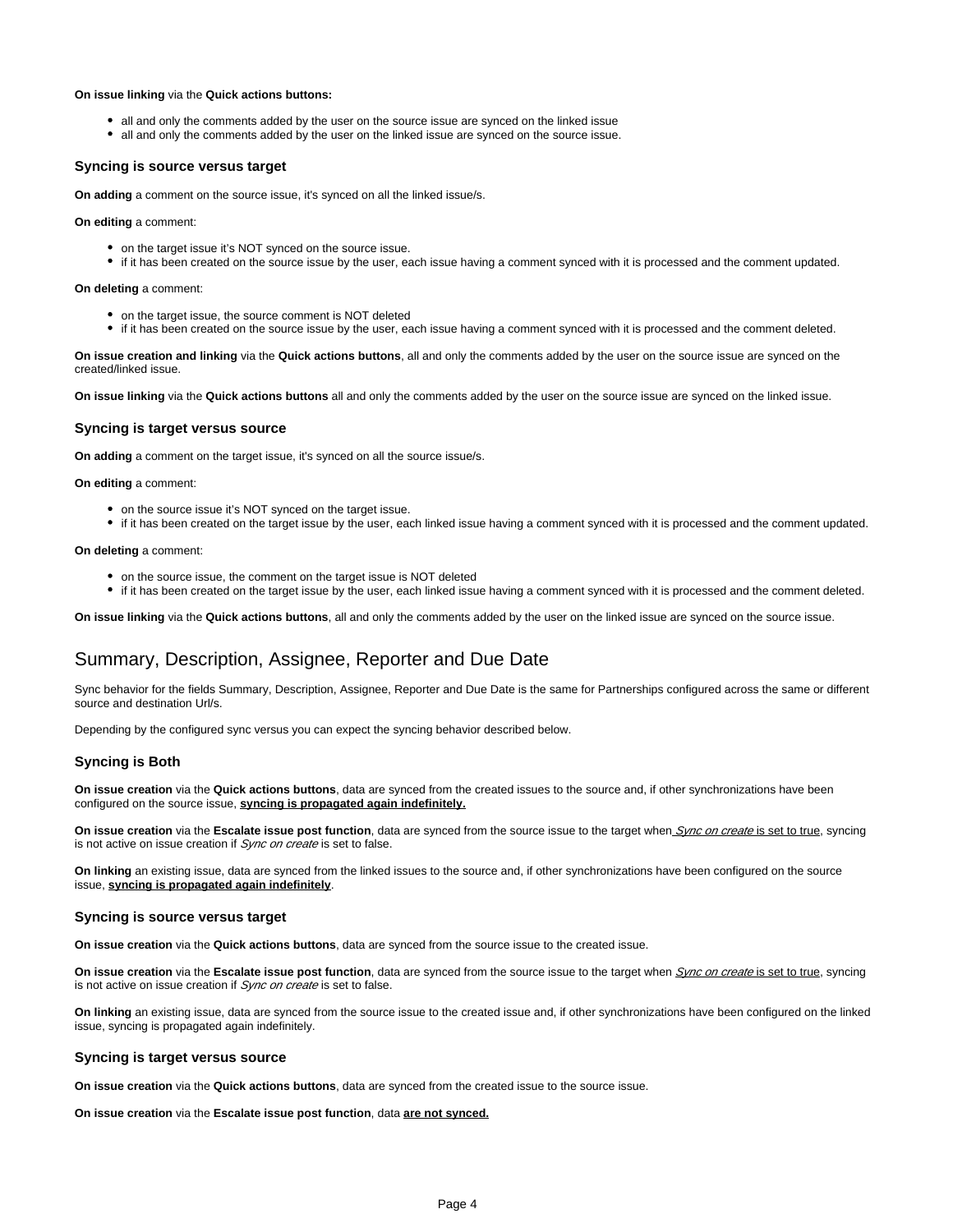**On linking** an existing issue, data are synced from the linked issue to the source issue and, if other synchronizations have been configured on the source issue, **syncing is propagated again indefinitely.**

### <span id="page-4-0"></span>Component, Affect Version and Fix Version syncing behavior

Sync behavior for the fields Component, Affect Version, Fix Version is basically the same behavior described for Summary, Description and Custom fields.

In addition, cause of each of them can be associated to one, null or a list of values, you can expect the synchronization on adding and deleting a value from the list by following same behavior already described.

The major aspect differs those specific fields from the other type of synchronization is that sync can fail due to **different Versions and Components settings across different projects and/or Jira instance**.

When sync fails due to the mentioned scenario, Comments are logged to alert the user for syncing failure. See **[General troubleshooting guidelines](https://chicago.herzum.com/confluence/display/HQL/General+troubleshooting+guidelines)** for further information on this topic.

Notice that when sync fails as default the app set to Null the value of the target field. An exception is made for field configured to be required where the existing value is retained.

### <span id="page-4-1"></span>Priority, Assignee and Reporter syncing behavior

Sync behavior for the fields Priority, Assignee and Reporter is basically the same behavior described for Component, Affect Version and Fix Version, including the behavior on sync failure but

as per Summary, Description and Custom fields behavior they can assume only one value.

Fields Assignee and Reporter cannot be configured on a field mapping to have Sync on Create = True and it implies the following limitations:

- **on issue creation and linking** via the **Quick actions buttons** the issue create screen will not be populated by having the values of the source issue
- **on issue creation via the Escalate issue post function** the issue will not be populated by having the values of the source issue.

### <span id="page-4-2"></span>Custom fields

Sync behavior for Text Field (single and multi line), User and Group Picker, Number Field and Date Picker is the same case of Local Partnership (same source and destination Url) or Remote Partnership (different source and destination Url/s).

The Select list, Radio button and Checkboxes can be synced only toward a Local Partnership.

Depending by the configured sync versus you can expect the syncing behavior described below.

#### <span id="page-4-3"></span>**Sync versus is Both**

**On issue creation** via the **Quick actions buttons**, data are synced from the created issues to the source and, if other synchronizations have been configured on the source issue, **syncing is propagated again indefinitely.**

**On issue creation** via the Escalate issue post function, data are synced from the source issue to the target when Sync on create is set to true, syncing is not active on issue creation if Sync on create is set to false.

**On linking** an existing issue, data are synced from the linked issues to the source and, if other synchronizations have been configured on the source issue, **syncing is propagated again indefinitely**.

#### <span id="page-4-4"></span>**Sync versus is source versus target**

**On issue creation** via the **Quick actions buttons**, data are synced from the source issue to the created issue.

**On issue creation** via the Escalate issue post function, data are synced from the source issue to the target when *Sync on create* is set to true, syncing is not active on issue creation if Sync on create is set to false.

**On linking** an existing issue, data are synced from the source issue to the created issue and, if other synchronizations have been configured on the linked issue, syncing is propagated again indefinitely.

#### <span id="page-4-5"></span>**Sync versus is target versus source**

**On issue creation** via the **Quick actions buttons**, data are synced from the created issue to the source issue.

**On issue creation** via the **Escalate issue post function**, data **are not synced.**

**On linking** an existing issue, data are synced from the linked issue to the source issue and, if other synchronizations have been configured on the source issue, **syncing is propagated again indefinitely.**